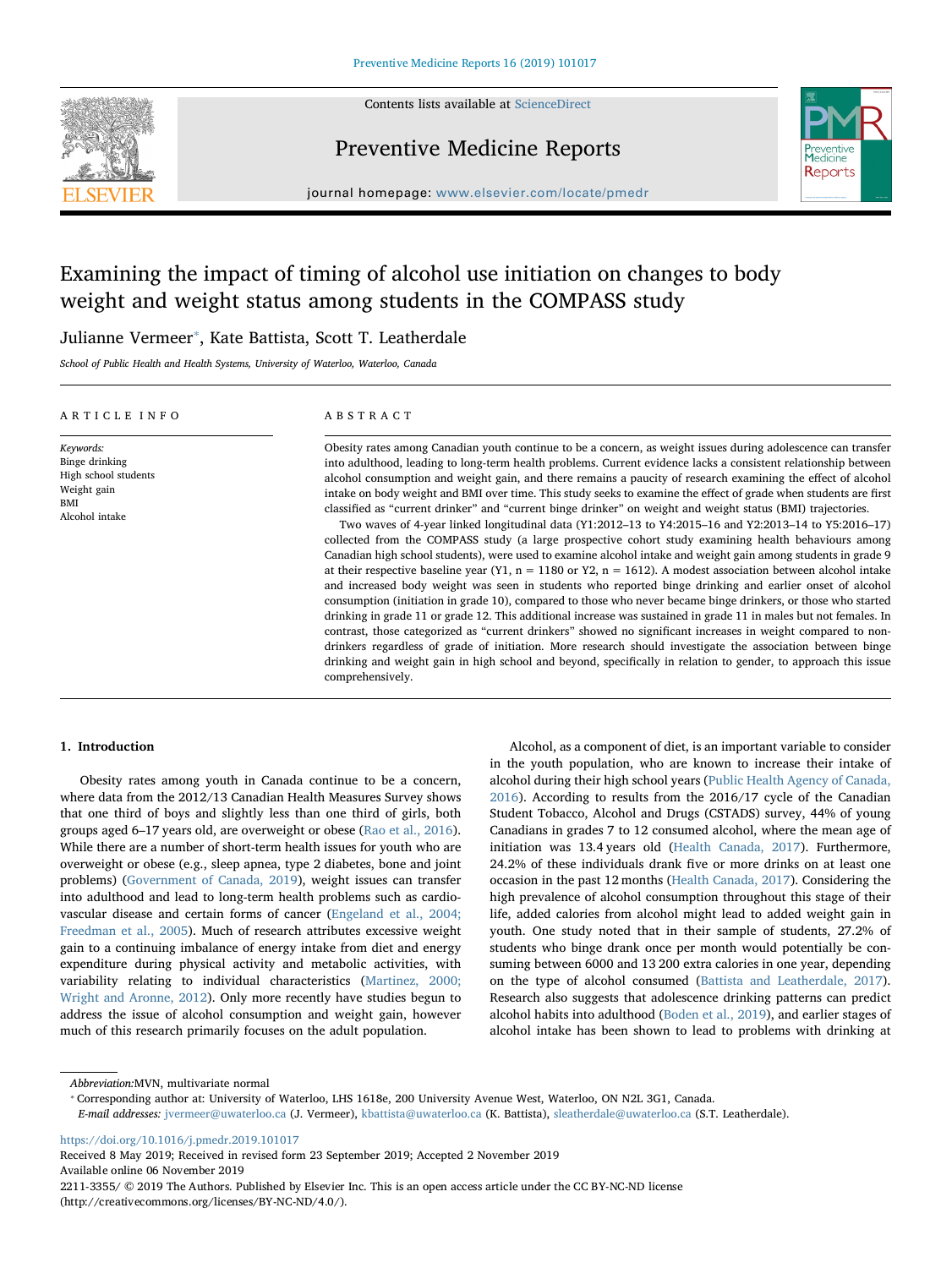later stages in life [\(Dawson et al., 2008; DeWit, 2000](#page-6-5)). If alcohol does influence weight status, the relationship between age of onset and trajectories of alcohol consumption are important to consider.

A recent review examining alcohol consumption and obesity provided a summary of cross-sectional, longitudinal and experimental evidence across a range of ages, which indicated that there is no consistent relationship between alcohol consumption and weight gain ([Traversy and Chaput, 2015\)](#page-7-3). Variability in study results may depend on type of alcohol consumed, frequency of consumption, gender and age, among other factors ([Traversy and Chaput, 2015](#page-7-3)). Additionally, there are few studies that look at weight status and weight trajectories related to alcohol consumption among the adolescent population ([Berkey et al., 2008; Croezen et al., 2009; Oesterle et al., 2004; Pasch](#page-6-6) [et al., 2008](#page-6-6)). Of this research, [Berkey et al. \(2008\)](#page-6-6) showed that within a sample of females aged 14–21, those that consumed at least two alcoholic beverages per week gained more weight over one year than those in the category of 0–3 servings per month ([Berkey et al., 2008\)](#page-6-6). Trajectories of alcohol consumption were tracked among a sample of youth in the United States, where those that were considered chronic heavy drinkers had higher odds of overweight and obesity at age 24 ([Oesterle](#page-7-4) [et al., 2004](#page-7-4)).

The current study uses data from a sample of students that have participated in the COMPASS study [\(Leatherdale et al., 2014a](#page-7-5)) over a 4 year period in order to examine the longitudinal effect of the grade when students are first classified as "current drinker" and "current binge drinker" on body weight and weight status. More specifically, this study aims to explore whether earlier onset of alcohol consumption increases weight gain and weight status (Body Mass Index (BMI)) due to the impact of more years of drinking.

### 2. Methods

## 2.1. The COMPASS study

The COMPASS study is an ongoing prospective cohort study designed to examine longitudinal associations between the school environment and youth health behaviours, such as (physical activity, healthy eating, smoking, alcohol and marijuana use, and mental health ([Leatherdale et al., 2014a\)](#page-7-5). The COMPASS study collects hierarchical longitudinal data from a convenience sample of secondary schools across Canada and the grade 9 to 12 students attending these schools. The COMPASS questionnaire used to collect student-level data is a 12 page booklet completed in the classroom setting. The questionnaire was designed to be consistent with previous large-scale, school-based research ([Bredin and Leatherdale, 2014; Leatherdale et al., 2005, 2014a;](#page-6-7) [Leatherdale and Papadakis, 2011](#page-6-7)). Extensive details on the COMPASS host study, including sampling, data collection and linkage process, are available online (www.compass.uwaterloo.ca).

#### 2.2. Participants

The current study analyzed linked longitudinal student-level data from Year 1 (Y1: 2012–13) to Year 5 (Y5: 2016–17) of the COMPASS host study. Data were collected from 24,173 students (80.2% participation rate) in 43 Ontario schools in Y1, 45,298 students (80.1% participation rate) in 79 Ontario and 10 Alberta schools in Y2, 42,355 students (79.3% participation rate) in 78 Ontario and 9 Alberta schools in Y3, 40,436 students (79.9% participation rate) in 72 Ontario and 9 Alberta schools in Y4, and 37 060 students (76.0% participation rate) in 68 Ontario and 9 Alberta schools in Y5.

The convenience sample of schools recruited in the study were approached as they used active-information, passive consent parental permission protocols [\(Leatherdale et al., 2014a](#page-7-5)), which has been previously identified as an important method for collecting unbiased data within studies examining youth substance use ([White et al., 2004](#page-7-6)). Data collections were completed annually and were scheduled to occur at the

same time each year, with few exceptions, to minimize seasonal bias. All students within a participating school were invited to complete the COMPASS student questionnaire (Cq) annually. Students could refuse to complete the study at any time. The vast majority of the non-response was due to scheduled spares or absenteeism at the time of the survey. The COMPASS study was approved by the Human Research Ethics Board at the University of Waterloo and participating school boards.

## 2.3. Measures

## 2.3.1. Alcohol use and binge drinking

Consistent with national youth surveillance measures ([Elton-](#page-6-8)[Marshall et al., 2011\)](#page-6-8) students were asked two questions on alcohol use and binge drinking. To assess alcohol use, students were asked, "In the last 12 months, how often did you have a drink of alcohol that was more than just a sip?" The response options ranged from "I have never drunk alcohol" to "Every day". Students who indicated drinking alcohol "Once a month" or more frequently were classified as "current drinkers", while students who answered never having drunk alcohol, or having drunk alcohol less than once a month were classified as "non-drinkers".

To assess binge drinking, students were asked, "In the last 12 months, how often did you have 5 drinks of alcohol or more on one occasion?" The response options ranged from "I have never done this" to "Daily or almost daily". Based on previous research ([Fuller-Thomson](#page-6-9) [et al., 2014; Miller et al., 2007\)](#page-6-9), students who indicated having five or more drinks "Once a month" or more frequently were classified as "current binge drinkers", while students who answered never having done this or having done this less than once a month were classified as "non-binge drinkers". Students were then assessed on their grade of first alcohol use and binge drinking based on the first year in which they were classified as "current drinker" and "current binge drinker" respectively.

## 2.3.2. Body weight and weight status (BMI)

Each year, students were asked to report their height and body weight. Self-reported height (in meters) and weight (in kilograms) were used to calculate BMI as a measure of weight status. Height and weight measures in COMPASS have been validated in a sample of grade 9 students and were found to be highly reliable and valid [\(Leatherdale](#page-7-7) [and Laxer, 2013](#page-7-7)). In this report, weight and BMI were modeled as continuous variables.

#### 2.4. Covariates

### 2.4.1. Sociodemographic variables

Each year, students were also asked to indicate their grade, age in years, sex (male or female), ethnicity (White, Black, Asian, Aboriginal (First Nations, Métis, Inuit), Latin American/Hispanic or other), and weekly spending money. Weekly spending money is used as a proxy measure for socioeconomic status. Sex, ethnicity, and spending money were treated as static, and values at baseline were used in the analysis with values from subsequent years used in the case of missing data at baseline. Cohort was also included as a covariate.

#### 2.4.2. Physical activity variable

Two measures of physical activity were also used as control variables. Students reported time spent doing hard (e.g., jogging, team sports) and moderate (e.g., walking, biking to school) physical activity on each day in the previous seven days. Self-reported average daily moderate and vigorous physical activity (MVPA) in minutes was calculated as a continuous measure. Students were also asked the question, "On how many days in the last 7 days did you do exercises to strengthen or tone your muscles? (e.g., push-ups, sit-ups, or weight-training)?" Response options ranged from 0 to 7 days. This question was used as a continuous measure of strength training. The physical activity measures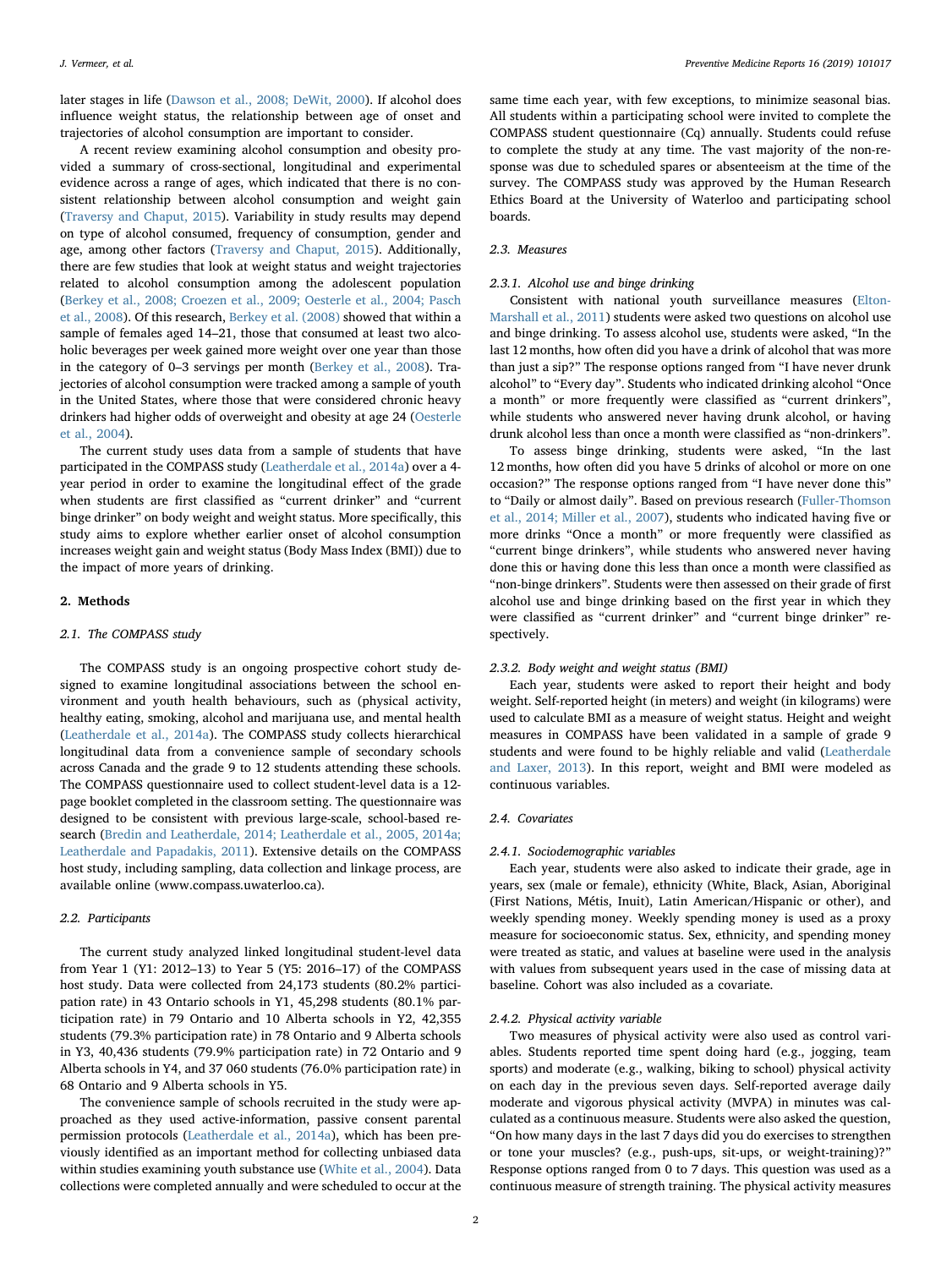in COMPASS were found to be both reliable and valid [\(Leatherdale](#page-7-8) [et al., 2014b\)](#page-7-8).

#### 2.5. Analyses

Frequency statistics were calculated for the sample at baseline for all variables. Chi-square and t-test analyses were conducted to examine demographic differences between females and males.

Multivariate normal (MVN) linear models were used to examine the longitudinal effect of the grade when students are first classified as "current drinker" and "current binge drinker" on body weight and weight status trajectories over four years. MVN models are used to account for the clustering of students within schools, based on the assumption that students within the same school are more alike than students from different schools. Separate models were constructed for the effects of drinking and binge drinking initiation on body weight and weight status (BMI). All models adjusted for cohort, ethnicity, spending money, average daily MVPA, and days of strength training. Interaction terms between grade of onset and study year were used to examine the effect of grade of onset over time. The interaction terms represent the additional increase to body weight or BMI beyond that of the control group of never-initiators at each time point. To account for the potential differential impact of drinking or binge drinking on body weight and weight status (BMI) between females and males, interaction terms between sex, year, and grade of onset were included in the models. An exchangeable working correlation was used in all models, though MVN model estimates are robust to the misspecification of the covariance structure. Models were run using the GENMOD procedure. Predicted trajectories of body weight and weight status (BMI) were plotted to demonstrate effect sizes, given that the presence of interaction terms complicates the interpretation of individual model estimates. All analyses were conducting in SAS 9.4 (SAS Institute Inc., Cary, NC, USA).

#### 3. Results

## 3.1. Descriptive statistics

The current study examined two waves of 4-year linked longitudinal data (Y1–Y4 and Y2–Y5) from students in grade 9 at their respective baseline year (Y1 or Y2). The study focused only on those students who were classified as "non-drinkers" at baseline. To examine trajectories, only students with complete baseline demographic and longitudinal alcohol use data in all four years were included, resulting in a final linked sample of 2792 grade 9 students in 64 Ontario and 4 Alberta schools (Y1-Y4,  $n = 1180$  or Y2-Y5,  $n = 1612$ ). Within this sample, 2229 students had complete longitudinal weight data and 2012 students had complete longitudinal weight status (BMI) data and were included in the respective models.

[Table 1](#page-2-0) contains baseline descriptive statistics for the 4-year linked sample of grade 9 students who were classified as non-drinkers at baseline. The sample is 54.6% female. Participants were 13–17 years old, with the majority being 14 or 15 years old, consistent with the typical age of a grade 9 student. The majority (81%) of students selfidentified as white ethnicity, 8% identified as Asian, 4% as Black, 4% as Other/Mixed ethnicity, 2% as Off-Reserve Aboriginal, and 2% as Latin American/Hispanic. The majority (69%) of students received \$20 or less of spending money each week. Males had higher average daily MVPA than females with an average of 129.1 (SD  $\pm$  80.8) minutes compared to 110.8 (SD  $\pm$  71.9), respectively. Males also completed more days of strength training, with an average of 3.1 days per week compared to 2.8 days for females.

Nearly one-third of students who were non-drinkers at baseline (32%) continued to be non-drinkers for the following three years, while 30% started drinking in grade 10, 23% started drinking in grade 11, and 15% started drinking in grade 12. Males (36%) were more likely than females (30%) to be never-drinkers over the four years. 77% of students

#### <span id="page-2-0"></span>Table 1

Baseline sample characteristics by sex among grade 9 students participating in the COMPASS study considered non-drinkers at their respective baseline years (Y1:2012–13; Y2:2013–14).

|                                                                                            | Females<br>N(%)                                       | Males<br>N(%)                                         | Chi-square<br>P value                                    |
|--------------------------------------------------------------------------------------------|-------------------------------------------------------|-------------------------------------------------------|----------------------------------------------------------|
| Total                                                                                      | 1525 (54.6)                                           | 1267 (45.4)                                           |                                                          |
| Cohort                                                                                     |                                                       |                                                       | $P = 0.0708$                                             |
| 1                                                                                          | 668 (42.3)                                            | 512 (43.8)                                            |                                                          |
| $\overline{2}$                                                                             | 857 (57.7)                                            | 755 (57.7)                                            |                                                          |
| Age                                                                                        |                                                       |                                                       | $p = 0.5031$                                             |
| 13                                                                                         | 62(4.0)                                               | 41 (3.2)                                              |                                                          |
| 14                                                                                         | 1203 (78.9)                                           | 997 (78.7)                                            |                                                          |
| 15                                                                                         | 259 (17.0)                                            | 226 (17.8)                                            |                                                          |
| 16                                                                                         | 1(0.1)                                                | 2(0.2)                                                |                                                          |
| 17                                                                                         | 0(0.0)                                                | 1(0.1)                                                |                                                          |
| Ethnicity                                                                                  |                                                       |                                                       | $p = 0.5605$                                             |
| White                                                                                      | 1241 (81.4)                                           | 1013 (80.0)                                           |                                                          |
| Black                                                                                      | 58 (3.8)                                              | 47 (3.7)                                              |                                                          |
| Asian                                                                                      | 122(8.0)                                              | 96 (7.5)                                              |                                                          |
| Off-Reserve Aboriginal                                                                     | 22 (1.4)                                              | 21 (1.7)                                              |                                                          |
| Latin American/Hispanic                                                                    | 22 (1.4)                                              | 25(2.0)                                               |                                                          |
| Other/Mixed                                                                                | 60 (4.0)                                              | 65(5.1)                                               |                                                          |
| Spending Money                                                                             |                                                       |                                                       | $p = 0.0008$                                             |
| Zero                                                                                       | 376 (24.7)                                            | 341 (26.9)                                            |                                                          |
| \$1 to \$20                                                                                | 642 (42.1)                                            | 562 (44.4)                                            |                                                          |
| \$21 to \$100                                                                              | 245 (16.1)                                            | 176 (13.9)                                            |                                                          |
| More than \$100                                                                            | 16 (1.0)                                              | 31 (2.5)                                              |                                                          |
| I do not know how much money                                                               | 246 (16.1)                                            | 157 (12.4)                                            |                                                          |
| I get each week                                                                            |                                                       |                                                       |                                                          |
| First "Current Drinker" Grade                                                              |                                                       |                                                       | $p = 0.0105$                                             |
| Never                                                                                      | 456 (29.9)                                            | 451 (35.6)                                            |                                                          |
| Grade 10                                                                                   | 478 (31.3)                                            | 351 (27.7)                                            |                                                          |
| Grade 11                                                                                   | 358 (23.5)                                            | 272 (21.5)                                            |                                                          |
| Grade 12                                                                                   | 233 (15.3)                                            | 193 (15.2)                                            |                                                          |
| First "Current Binge Drinker"                                                              |                                                       |                                                       | $p = 0.1728$                                             |
| Grade<br>Never                                                                             |                                                       |                                                       |                                                          |
|                                                                                            | 1192 (78.2)                                           | 952 (75.1)                                            |                                                          |
| Grade 10<br>Grade 11                                                                       | 62(4.1)                                               | 70 (5.5)                                              |                                                          |
|                                                                                            | 123 (8.1)                                             | 115 (9.1)                                             |                                                          |
| Grade 12                                                                                   | 148 (9.7)                                             | 130 (10.3)                                            |                                                          |
|                                                                                            | Females (Mean<br>(SD)                                 | Males (Mean<br>(SD))                                  | T-test                                                   |
| Average Daily MVPA (min)<br>Days of Strength Training<br>Body Weight (kg)<br>BMI $(kg/m2)$ | 110.8 (71.9)<br>2.8(2.1)<br>55.4 (11.3)<br>20.9 (3.7) | 129.1 (80.8)<br>3.1(2.2)<br>62.0 (14.6)<br>21.1 (4.1) | p < 0.0001<br>$p = 0.0002$<br>p < 0.0001<br>$p = 0.1955$ |

remained non-binge drinkers over the 4-year period, while 5% began binge drinking in grade 10, 9% began in grade 11, and 10% began in grade 12. There was no statistically significant difference in binge drinking onset between males and females.

The average body weight at baseline was 55.4 kg (SD  $\pm$  11.3) for females and 62.0 kg (SD  $\pm$  14.6) for males. Average BMI at baseline was similar for females and males at 20.9 (SD  $\pm$  3.7) and 21.1 (SD  $\pm$  4.1) respectively.

## 3.2. Drinking and binge drinking trajectories

[Fig. 1](#page-3-0) shows body weight and BMI trajectories over the 4-year period by grade of alcohol use and binge drinking onset. All groups have similar body weight and BMI at baseline. Body weight and BMI increases over time for all groups, as expected. For onset of "current drinker" status, body weight and BMI trajectories are similar across groups, though BMI trajectory is slightly higher for students who began drinking in grade 10 compared to those who never began drinking or began drinking in grade 11 or 12.

For onset of "current binge drinker" status, body weight and BMI trajectories are higher for students who began binge drinking in grade 10 and 11 compared to those students who began binge drinking in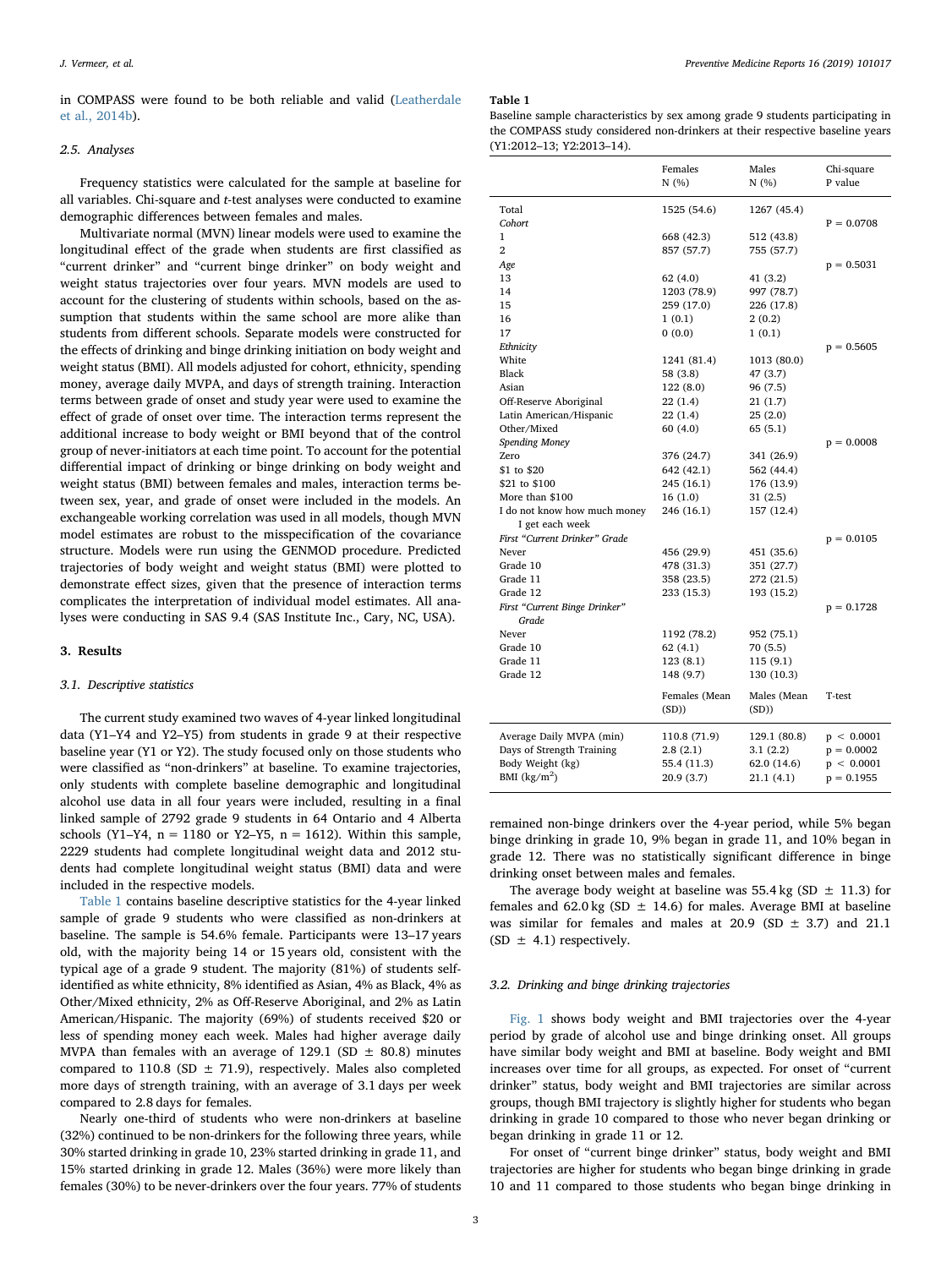<span id="page-3-0"></span>

Fig. 1. Body weight and BMI trajectories over the 4-year period based on grade of drinking onset (A,C) and binge drinking onset (B,D) from linked longitudinal student-level data from Year 1 (Y1: 2012–13) to Year 5 (Y5: 2016–17) of the COMPASS study.

grade 12 or never began binge drinking. By grade 12, average body weight was 3.29 kg higher for students who began binge drinking in grade 10 and 3.24 kg higher for students who began binge drinking in grade 11 compared to those students who never began binge drinking, while average BMI was 0.91 and 0.80 units higher respectively.

#### 3.3. Multivariate normal linear regression models

[Table 2](#page-4-0) shows the MVN linear model results for the additional increase to body weight and BMI for females and males with onset of "current drinker" and "current binge drinker" status in grades 10, 11, and 12 compared to those students who never became "current drinkers" or "current binge drinkers". [Fig. 2](#page-5-0) shows predicted body weight and BMI trajectories for females and males by grade of onset. Males had additional increases to body weight and BMI over time beyond that of females, as evidenced by the significant year and sex interaction terms and the steeper slopes of male body weight trajectories. After adjusting for cohort, ethnicity, spending money, physical activity, and schoollevel clustering, there was no consistent statistically significant impact of earlier onset of drinking on body weight or BMI over time.

Both females and males who became "current binge drinkers" in grade 10 had increases to body weight in grade 10 beyond that of those who never became binge drinkers of 1.59 kg and 2.29 kg, respectively. This additional increase to body weight was sustained in grade 11 in males but not in females, consistent with the significant model interaction term. Neither sex had meaningful differences in body weight from never binge drinkers in grade 12, however females had an additional increase to BMI of 0.62 and males had an additional increase to BMI of 0.21. Both males and females who became "current binge drinkers" in grade 11 showed additional increase in body weight and BMI in grade 12 over those who never became binge drinkers, though this increase was more pronounced for females than males (2.61 kg/ 0.97 BMI vs. 1.06 kg/0.19 BMI). Students who began binge drinking in grade 12 showed no meaningful additional increase in body weight or BMI over those who never began binge drinking.

## 4. Discussion

Findings from our study indicate that there is a modest association with weight gain in terms of the frequency of alcohol consumption, and year of first use. Students who were categorized as binge drinkers and started binge drinking in grade 10 and grade 11 had larger short-term body weight and BMI increases in comparison to those who never became binge drinkers, or those who started binge drinking in grade 12. However, students considered to be "current drinkers" but not necessarily "current binge drinkers" showed no significant increases in weight gain compared to those who did not start drinking in high school.

Based on this study's findings, the amount of alcohol consumed per drinking occasion and the number of years of consumption may be factors when looking at adolescent weight changes in relation to alcohol intake. Those in grade 10 and grade 11 had additional years of drinking compared to those who had initiated binge drinking in grade 12 or those who have never drunk alcohol. A look at studies in the adult population suggest higher frequencies of alcohol intake over time have shown more positive associations with weight gain than low to moderate alcohol consumption [\(Sayon-Orea et al., 2011; Traversy and](#page-7-9) Chaput, [2015; Yeomans, 2010](#page-7-9)). There are few longitudinal studies that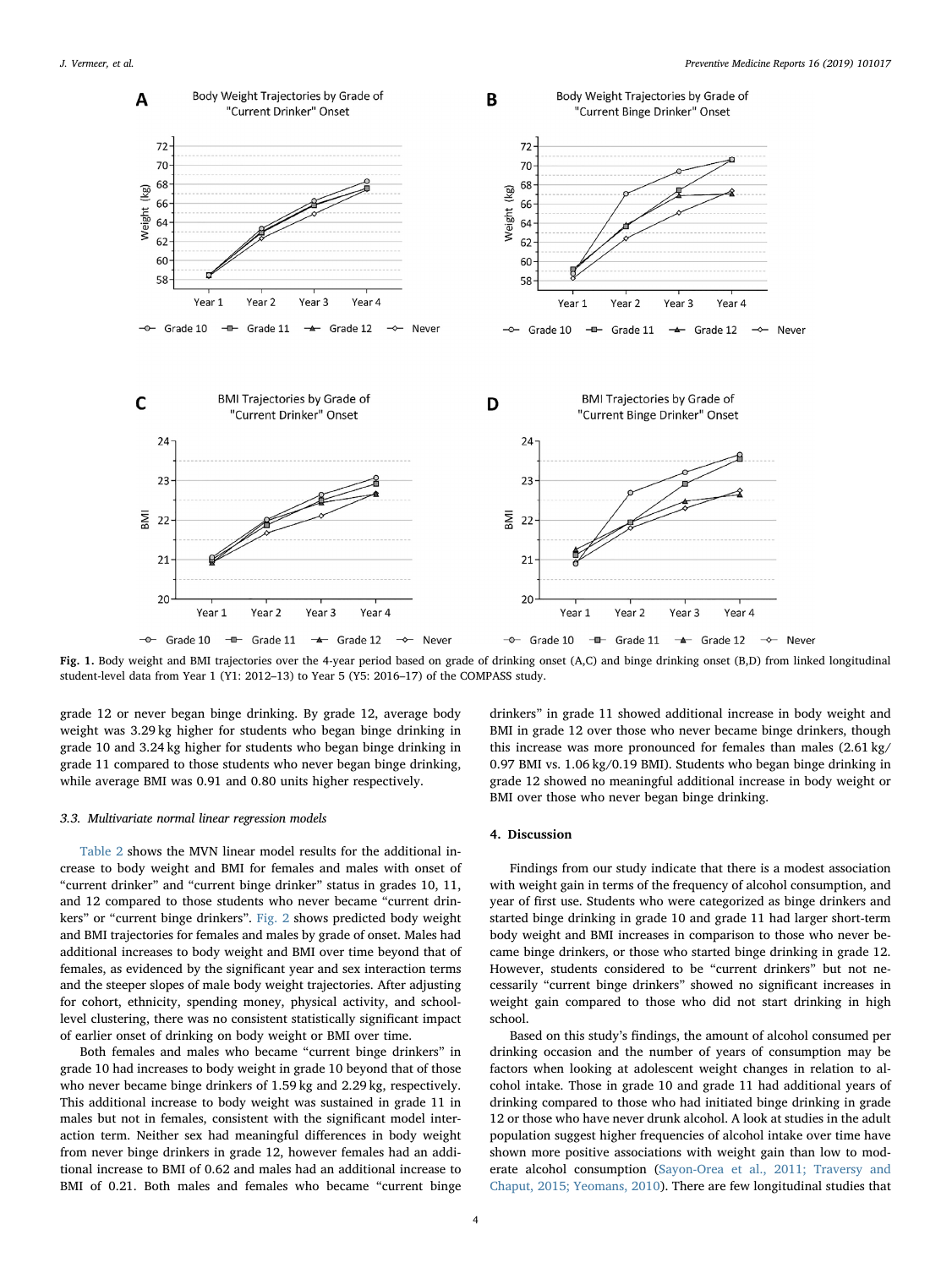#### <span id="page-4-0"></span>Table 2

Multivariate normal linear models of the impact of grade of alcohol Use and binge drinking onset on body weight and BMI.

| Body Weight (kg)<br><b>BMI</b><br>Body Weight (kg)<br><b>BMI</b><br>Sex<br>Male<br>5.86 (3.88, 7.85) *<br>$0.37 (-0.23, 0.98)$<br>5.70 (4.44,6.97) *<br>$-0.03(-0.41, 0.35)$<br>Female (ref)<br>Year<br>$\overline{2}$<br>$0.71$ (0.47,0.95) *<br>$2.23(1.31,3.14)$ *<br>2.80 (2.32,3.29) *<br>$0.76$ (0.59,0.93) *<br>3<br>4.00 (2.99,5.01) *<br>$1.07(0.82, 1.33)*$<br>4.34 (3.84,4.84) *<br>$1.12(0.96, 1.29)$ *<br>$\overline{4}$<br>5.21 (4.11,6.32) $*$<br>$1.4(1.12,1.68)$ *<br>5.73 (5.12,6.35) *<br>1.43 $(1.24, 1.62)$ *<br>$1$ (ref)<br>Grade of Onset<br>$0.26$ ( $-1.41, 1.92$ )<br>$0.31 (-0.23, 0.84)$<br>10<br>$1.08(-1.26, 3.41)$<br>$0.53(-0.45,1.51)$<br>$-0.31(-2.34,1.73)$<br>11<br>$0.45 (-1.29, 2.19)$<br>$0.42 (-0.15, 0.99)$<br>$-0.01$ ( $-0.77,0.75$ )<br>12<br>$0.23 (-0.42, 0.87)$<br>$-1.63$ ( $-3.24$ , $-0.02$ ) *<br>$-0.32$ ( $-0.88, 0.24$ )<br>$0.14 (-1.80, 2.08)$<br>Never (ref)<br>Year * Grade 10 Onset<br>$\overline{2}$<br>$0.90 (-0.46, 2.27)$<br>$0.36 (-0.76, 1.47)$<br>$0.03 (-0.40, 0.47)$<br>$1.59(-0.92, 4.11)$<br>3<br>$0.37(-0.89,1.64)$<br>$0.02 (-0.38, 0.43)$<br>$-0.72$ ( $-2.61,1.17$ )<br>$0.00 (-0.86, 0.86)$<br>$\overline{\mathbf{4}}$<br>$1.14 (-0.45, 2.74)$<br>$0.21 (-0.27, 0.69)$<br>$0.88 (-1.43, 3.18)$<br>$0.62 (-0.28, 1.52)$<br>$1$ (ref)<br>Year * Grade 11 Onset<br>$0.66$ ( $-0.43,1.75$ )<br>$-0.87(-2.63, 0.89)$<br>$\overline{2}$<br>$-0.01$ ( $-0.35,0.32$ )<br>$-0.22$ ( $-0.93,0.49$ )<br>3<br>$0.88 (-0.33, 2.08)$<br>$0.22$ ( $-0.15,0.58$ )<br>$0.02$ ( $-1.85,1.89$ )<br>$0.14 (-0.63, 0.90)$<br>$\overline{\mathbf{4}}$<br>$0.36(-0.06, 0.79)$<br>$1.29(-0.13, 2.71)$<br>$2.61 (-0.64, 5.86)$<br>$0.97 (-0.15, 2.09)$<br>$1$ (ref)<br>Year * Grade 12 Onset<br>$\overline{2}$<br>$1.62$ (0.21,3.04) *<br>$0.39(-0.08, 0.85)$<br>$1.35 (-1.05, 3.74)$<br>$0.26(-0.32,0.83)$<br>3<br>$0.33(-1.04, 1.71)$<br>$0.13 (-0.30, 0.56)$<br>$0.63 (-0.66, 1.93)$<br>$0.16 (-0.31, 0.63)$<br>$\overline{\mathbf{4}}$<br>$0.89(-0.97, 2.74)$<br>$-0.03$ ( $-0.51,0.44$ )<br>$0.60 (-1.31, 2.51)$<br>$0.27 (-0.22, 0.76)$<br>$1$ (ref)<br>Year * Male<br>$\overline{2}$<br>3.55 $(2.10, 5.00)$ *<br>$0.06 (-0.36, 0.48)$<br>2.97 (2.14,3.80) *<br>$0.21 (-0.07, 0.49)$<br>3<br>5.29 (3.66,6.92) *<br>$0.09(-0.41, 0.58)$<br>5.45 (4.54,6.37) *<br>$0.44$ (0.14,0.74) *<br>$\overline{\mathbf{4}}$<br>7.45 (5.71,9.20) *<br>$0.55$ (0.05,1.06) *<br>7.07 (6.05,8.08) $*$<br>$0.78$ $(0.47,1.10)$ *<br>$1$ (ref)<br>Grade of Onset * Male<br>10<br>$1.15(-1.55, 3.85)$<br>$0.07 (-0.75, 0.89)$<br>$-0.44(-4.79,3.9)$<br>$-0.04(-1.47,1.39)$<br>$-0.70(-1.62,0.23)$<br>$2.63 (-0.79, 6.05)$<br>11<br>$0.10 (-2.93, 3.13)$<br>$0.78 (-0.32, 1.87)$<br>12<br>$0.97 (-2.48, 4.42)$<br>$-0.29(-1.34, 0.77)$<br>3.88 (0.46,7.30) *<br>$1.12$ (0.02,2.23) *<br>$9$ (ref)<br>Year * Grade 10 Onset * Male<br>$\overline{2}$<br>$0.06(-0.54, 0.66)$<br>$0.69$ ( $-3.18,4.57$ )<br>$-0.59(-2.53, 1.35)$<br>$-0.15(-1.37,1.07)$<br>3<br>$0.86$ ( $-1.19,2.91$ )<br>$0.55(-0.11, 1.22)$<br>3.15 $(0.09, 6.21)$ *<br>$0.40 (-0.72, 1.52)$<br>$\overline{\mathbf{4}}$<br>$-0.62$ ( $-2.95,1.70$ )<br>$0.10 (-0.60, 0.81)$<br>$-0.50(-3.61, 2.61)$<br>$-0.41(-1.57,0.75)$<br>$1$ (ref)<br>Year * Grade 11 Onset * Male<br>$\overline{2}$<br>$0.40 (-0.24, 1.04)$<br>$-0.20(-2.21,1.80)$<br>$0.72(-1.57,3.01)$<br>$-0.02$ ( $-0.91,0.86$ )<br>3<br>$-0.08$ ( $-2.39,2.23$ )<br>$0.34 (-0.4, 1.08)$<br>$0.32 (-2.32, 2.97)$<br>$0.13(-0.93, 1.20)$<br>$\overline{\mathbf{4}}$<br>$-1.08$ ( $-3.38,1.22$ )<br>$0.01 (-0.72, 0.74)$<br>$-1.55(-5.37,2.27)$<br>$-0.78$ ( $-2.07,0.52$ )<br>$1$ (ref)<br>Year * Grade 12 Onset * Male<br>2<br>$-2.26(-4.77,0.26)$<br>$-0.27$ ( $-1.15,0.60$ )<br>$-1.53(-4.73,1.67)$<br>$-0.68$ ( $-1.59,0.24$ )<br>3<br>$0.93(-1.92, 3.78)$<br>$0.54 (-0.37, 1.45)$<br>$0.04 (-3.34, 3.42)$<br>$-0.50(-1.52,0.52)$<br>$\overline{4}$<br>$-1.79(-4.91, 1.33)$<br>$0.16 (-0.76, 1.08)$<br>$-2.43(-5.55,0.68)$<br>$-1.04$ ( $-1.94$ , $-0.13$ ) *<br>$1$ (ref) | Current Drinker (est. [95% CI]) |  | Current Binge Drinker (est. [95% CI]) |  |
|----------------------------------------------------------------------------------------------------------------------------------------------------------------------------------------------------------------------------------------------------------------------------------------------------------------------------------------------------------------------------------------------------------------------------------------------------------------------------------------------------------------------------------------------------------------------------------------------------------------------------------------------------------------------------------------------------------------------------------------------------------------------------------------------------------------------------------------------------------------------------------------------------------------------------------------------------------------------------------------------------------------------------------------------------------------------------------------------------------------------------------------------------------------------------------------------------------------------------------------------------------------------------------------------------------------------------------------------------------------------------------------------------------------------------------------------------------------------------------------------------------------------------------------------------------------------------------------------------------------------------------------------------------------------------------------------------------------------------------------------------------------------------------------------------------------------------------------------------------------------------------------------------------------------------------------------------------------------------------------------------------------------------------------------------------------------------------------------------------------------------------------------------------------------------------------------------------------------------------------------------------------------------------------------------------------------------------------------------------------------------------------------------------------------------------------------------------------------------------------------------------------------------------------------------------------------------------------------------------------------------------------------------------------------------------------------------------------------------------------------------------------------------------------------------------------------------------------------------------------------------------------------------------------------------------------------------------------------------------------------------------------------------------------------------------------------------------------------------------------------------------------------------------------------------------------------------------------------------------------------------------------------------------------------------------------------------------------------------------------------------------------------------------------------------------------------------------------------------------------------------------------------------------------------------------------------------------------------------------------------------------------------------------------------------------------------------------------------------------------------------------------------------------------------------------------------------------------------------------------------------------------------------------------------------------------------------------------------------------------------------------------------------------------------|---------------------------------|--|---------------------------------------|--|
|                                                                                                                                                                                                                                                                                                                                                                                                                                                                                                                                                                                                                                                                                                                                                                                                                                                                                                                                                                                                                                                                                                                                                                                                                                                                                                                                                                                                                                                                                                                                                                                                                                                                                                                                                                                                                                                                                                                                                                                                                                                                                                                                                                                                                                                                                                                                                                                                                                                                                                                                                                                                                                                                                                                                                                                                                                                                                                                                                                                                                                                                                                                                                                                                                                                                                                                                                                                                                                                                                                                                                                                                                                                                                                                                                                                                                                                                                                                                                                                                                                              |                                 |  |                                       |  |
|                                                                                                                                                                                                                                                                                                                                                                                                                                                                                                                                                                                                                                                                                                                                                                                                                                                                                                                                                                                                                                                                                                                                                                                                                                                                                                                                                                                                                                                                                                                                                                                                                                                                                                                                                                                                                                                                                                                                                                                                                                                                                                                                                                                                                                                                                                                                                                                                                                                                                                                                                                                                                                                                                                                                                                                                                                                                                                                                                                                                                                                                                                                                                                                                                                                                                                                                                                                                                                                                                                                                                                                                                                                                                                                                                                                                                                                                                                                                                                                                                                              |                                 |  |                                       |  |
|                                                                                                                                                                                                                                                                                                                                                                                                                                                                                                                                                                                                                                                                                                                                                                                                                                                                                                                                                                                                                                                                                                                                                                                                                                                                                                                                                                                                                                                                                                                                                                                                                                                                                                                                                                                                                                                                                                                                                                                                                                                                                                                                                                                                                                                                                                                                                                                                                                                                                                                                                                                                                                                                                                                                                                                                                                                                                                                                                                                                                                                                                                                                                                                                                                                                                                                                                                                                                                                                                                                                                                                                                                                                                                                                                                                                                                                                                                                                                                                                                                              |                                 |  |                                       |  |
|                                                                                                                                                                                                                                                                                                                                                                                                                                                                                                                                                                                                                                                                                                                                                                                                                                                                                                                                                                                                                                                                                                                                                                                                                                                                                                                                                                                                                                                                                                                                                                                                                                                                                                                                                                                                                                                                                                                                                                                                                                                                                                                                                                                                                                                                                                                                                                                                                                                                                                                                                                                                                                                                                                                                                                                                                                                                                                                                                                                                                                                                                                                                                                                                                                                                                                                                                                                                                                                                                                                                                                                                                                                                                                                                                                                                                                                                                                                                                                                                                                              |                                 |  |                                       |  |
|                                                                                                                                                                                                                                                                                                                                                                                                                                                                                                                                                                                                                                                                                                                                                                                                                                                                                                                                                                                                                                                                                                                                                                                                                                                                                                                                                                                                                                                                                                                                                                                                                                                                                                                                                                                                                                                                                                                                                                                                                                                                                                                                                                                                                                                                                                                                                                                                                                                                                                                                                                                                                                                                                                                                                                                                                                                                                                                                                                                                                                                                                                                                                                                                                                                                                                                                                                                                                                                                                                                                                                                                                                                                                                                                                                                                                                                                                                                                                                                                                                              |                                 |  |                                       |  |
|                                                                                                                                                                                                                                                                                                                                                                                                                                                                                                                                                                                                                                                                                                                                                                                                                                                                                                                                                                                                                                                                                                                                                                                                                                                                                                                                                                                                                                                                                                                                                                                                                                                                                                                                                                                                                                                                                                                                                                                                                                                                                                                                                                                                                                                                                                                                                                                                                                                                                                                                                                                                                                                                                                                                                                                                                                                                                                                                                                                                                                                                                                                                                                                                                                                                                                                                                                                                                                                                                                                                                                                                                                                                                                                                                                                                                                                                                                                                                                                                                                              |                                 |  |                                       |  |
|                                                                                                                                                                                                                                                                                                                                                                                                                                                                                                                                                                                                                                                                                                                                                                                                                                                                                                                                                                                                                                                                                                                                                                                                                                                                                                                                                                                                                                                                                                                                                                                                                                                                                                                                                                                                                                                                                                                                                                                                                                                                                                                                                                                                                                                                                                                                                                                                                                                                                                                                                                                                                                                                                                                                                                                                                                                                                                                                                                                                                                                                                                                                                                                                                                                                                                                                                                                                                                                                                                                                                                                                                                                                                                                                                                                                                                                                                                                                                                                                                                              |                                 |  |                                       |  |
|                                                                                                                                                                                                                                                                                                                                                                                                                                                                                                                                                                                                                                                                                                                                                                                                                                                                                                                                                                                                                                                                                                                                                                                                                                                                                                                                                                                                                                                                                                                                                                                                                                                                                                                                                                                                                                                                                                                                                                                                                                                                                                                                                                                                                                                                                                                                                                                                                                                                                                                                                                                                                                                                                                                                                                                                                                                                                                                                                                                                                                                                                                                                                                                                                                                                                                                                                                                                                                                                                                                                                                                                                                                                                                                                                                                                                                                                                                                                                                                                                                              |                                 |  |                                       |  |
|                                                                                                                                                                                                                                                                                                                                                                                                                                                                                                                                                                                                                                                                                                                                                                                                                                                                                                                                                                                                                                                                                                                                                                                                                                                                                                                                                                                                                                                                                                                                                                                                                                                                                                                                                                                                                                                                                                                                                                                                                                                                                                                                                                                                                                                                                                                                                                                                                                                                                                                                                                                                                                                                                                                                                                                                                                                                                                                                                                                                                                                                                                                                                                                                                                                                                                                                                                                                                                                                                                                                                                                                                                                                                                                                                                                                                                                                                                                                                                                                                                              |                                 |  |                                       |  |
|                                                                                                                                                                                                                                                                                                                                                                                                                                                                                                                                                                                                                                                                                                                                                                                                                                                                                                                                                                                                                                                                                                                                                                                                                                                                                                                                                                                                                                                                                                                                                                                                                                                                                                                                                                                                                                                                                                                                                                                                                                                                                                                                                                                                                                                                                                                                                                                                                                                                                                                                                                                                                                                                                                                                                                                                                                                                                                                                                                                                                                                                                                                                                                                                                                                                                                                                                                                                                                                                                                                                                                                                                                                                                                                                                                                                                                                                                                                                                                                                                                              |                                 |  |                                       |  |
|                                                                                                                                                                                                                                                                                                                                                                                                                                                                                                                                                                                                                                                                                                                                                                                                                                                                                                                                                                                                                                                                                                                                                                                                                                                                                                                                                                                                                                                                                                                                                                                                                                                                                                                                                                                                                                                                                                                                                                                                                                                                                                                                                                                                                                                                                                                                                                                                                                                                                                                                                                                                                                                                                                                                                                                                                                                                                                                                                                                                                                                                                                                                                                                                                                                                                                                                                                                                                                                                                                                                                                                                                                                                                                                                                                                                                                                                                                                                                                                                                                              |                                 |  |                                       |  |
|                                                                                                                                                                                                                                                                                                                                                                                                                                                                                                                                                                                                                                                                                                                                                                                                                                                                                                                                                                                                                                                                                                                                                                                                                                                                                                                                                                                                                                                                                                                                                                                                                                                                                                                                                                                                                                                                                                                                                                                                                                                                                                                                                                                                                                                                                                                                                                                                                                                                                                                                                                                                                                                                                                                                                                                                                                                                                                                                                                                                                                                                                                                                                                                                                                                                                                                                                                                                                                                                                                                                                                                                                                                                                                                                                                                                                                                                                                                                                                                                                                              |                                 |  |                                       |  |
|                                                                                                                                                                                                                                                                                                                                                                                                                                                                                                                                                                                                                                                                                                                                                                                                                                                                                                                                                                                                                                                                                                                                                                                                                                                                                                                                                                                                                                                                                                                                                                                                                                                                                                                                                                                                                                                                                                                                                                                                                                                                                                                                                                                                                                                                                                                                                                                                                                                                                                                                                                                                                                                                                                                                                                                                                                                                                                                                                                                                                                                                                                                                                                                                                                                                                                                                                                                                                                                                                                                                                                                                                                                                                                                                                                                                                                                                                                                                                                                                                                              |                                 |  |                                       |  |
|                                                                                                                                                                                                                                                                                                                                                                                                                                                                                                                                                                                                                                                                                                                                                                                                                                                                                                                                                                                                                                                                                                                                                                                                                                                                                                                                                                                                                                                                                                                                                                                                                                                                                                                                                                                                                                                                                                                                                                                                                                                                                                                                                                                                                                                                                                                                                                                                                                                                                                                                                                                                                                                                                                                                                                                                                                                                                                                                                                                                                                                                                                                                                                                                                                                                                                                                                                                                                                                                                                                                                                                                                                                                                                                                                                                                                                                                                                                                                                                                                                              |                                 |  |                                       |  |
|                                                                                                                                                                                                                                                                                                                                                                                                                                                                                                                                                                                                                                                                                                                                                                                                                                                                                                                                                                                                                                                                                                                                                                                                                                                                                                                                                                                                                                                                                                                                                                                                                                                                                                                                                                                                                                                                                                                                                                                                                                                                                                                                                                                                                                                                                                                                                                                                                                                                                                                                                                                                                                                                                                                                                                                                                                                                                                                                                                                                                                                                                                                                                                                                                                                                                                                                                                                                                                                                                                                                                                                                                                                                                                                                                                                                                                                                                                                                                                                                                                              |                                 |  |                                       |  |
|                                                                                                                                                                                                                                                                                                                                                                                                                                                                                                                                                                                                                                                                                                                                                                                                                                                                                                                                                                                                                                                                                                                                                                                                                                                                                                                                                                                                                                                                                                                                                                                                                                                                                                                                                                                                                                                                                                                                                                                                                                                                                                                                                                                                                                                                                                                                                                                                                                                                                                                                                                                                                                                                                                                                                                                                                                                                                                                                                                                                                                                                                                                                                                                                                                                                                                                                                                                                                                                                                                                                                                                                                                                                                                                                                                                                                                                                                                                                                                                                                                              |                                 |  |                                       |  |
|                                                                                                                                                                                                                                                                                                                                                                                                                                                                                                                                                                                                                                                                                                                                                                                                                                                                                                                                                                                                                                                                                                                                                                                                                                                                                                                                                                                                                                                                                                                                                                                                                                                                                                                                                                                                                                                                                                                                                                                                                                                                                                                                                                                                                                                                                                                                                                                                                                                                                                                                                                                                                                                                                                                                                                                                                                                                                                                                                                                                                                                                                                                                                                                                                                                                                                                                                                                                                                                                                                                                                                                                                                                                                                                                                                                                                                                                                                                                                                                                                                              |                                 |  |                                       |  |
|                                                                                                                                                                                                                                                                                                                                                                                                                                                                                                                                                                                                                                                                                                                                                                                                                                                                                                                                                                                                                                                                                                                                                                                                                                                                                                                                                                                                                                                                                                                                                                                                                                                                                                                                                                                                                                                                                                                                                                                                                                                                                                                                                                                                                                                                                                                                                                                                                                                                                                                                                                                                                                                                                                                                                                                                                                                                                                                                                                                                                                                                                                                                                                                                                                                                                                                                                                                                                                                                                                                                                                                                                                                                                                                                                                                                                                                                                                                                                                                                                                              |                                 |  |                                       |  |
|                                                                                                                                                                                                                                                                                                                                                                                                                                                                                                                                                                                                                                                                                                                                                                                                                                                                                                                                                                                                                                                                                                                                                                                                                                                                                                                                                                                                                                                                                                                                                                                                                                                                                                                                                                                                                                                                                                                                                                                                                                                                                                                                                                                                                                                                                                                                                                                                                                                                                                                                                                                                                                                                                                                                                                                                                                                                                                                                                                                                                                                                                                                                                                                                                                                                                                                                                                                                                                                                                                                                                                                                                                                                                                                                                                                                                                                                                                                                                                                                                                              |                                 |  |                                       |  |
|                                                                                                                                                                                                                                                                                                                                                                                                                                                                                                                                                                                                                                                                                                                                                                                                                                                                                                                                                                                                                                                                                                                                                                                                                                                                                                                                                                                                                                                                                                                                                                                                                                                                                                                                                                                                                                                                                                                                                                                                                                                                                                                                                                                                                                                                                                                                                                                                                                                                                                                                                                                                                                                                                                                                                                                                                                                                                                                                                                                                                                                                                                                                                                                                                                                                                                                                                                                                                                                                                                                                                                                                                                                                                                                                                                                                                                                                                                                                                                                                                                              |                                 |  |                                       |  |
|                                                                                                                                                                                                                                                                                                                                                                                                                                                                                                                                                                                                                                                                                                                                                                                                                                                                                                                                                                                                                                                                                                                                                                                                                                                                                                                                                                                                                                                                                                                                                                                                                                                                                                                                                                                                                                                                                                                                                                                                                                                                                                                                                                                                                                                                                                                                                                                                                                                                                                                                                                                                                                                                                                                                                                                                                                                                                                                                                                                                                                                                                                                                                                                                                                                                                                                                                                                                                                                                                                                                                                                                                                                                                                                                                                                                                                                                                                                                                                                                                                              |                                 |  |                                       |  |
|                                                                                                                                                                                                                                                                                                                                                                                                                                                                                                                                                                                                                                                                                                                                                                                                                                                                                                                                                                                                                                                                                                                                                                                                                                                                                                                                                                                                                                                                                                                                                                                                                                                                                                                                                                                                                                                                                                                                                                                                                                                                                                                                                                                                                                                                                                                                                                                                                                                                                                                                                                                                                                                                                                                                                                                                                                                                                                                                                                                                                                                                                                                                                                                                                                                                                                                                                                                                                                                                                                                                                                                                                                                                                                                                                                                                                                                                                                                                                                                                                                              |                                 |  |                                       |  |
|                                                                                                                                                                                                                                                                                                                                                                                                                                                                                                                                                                                                                                                                                                                                                                                                                                                                                                                                                                                                                                                                                                                                                                                                                                                                                                                                                                                                                                                                                                                                                                                                                                                                                                                                                                                                                                                                                                                                                                                                                                                                                                                                                                                                                                                                                                                                                                                                                                                                                                                                                                                                                                                                                                                                                                                                                                                                                                                                                                                                                                                                                                                                                                                                                                                                                                                                                                                                                                                                                                                                                                                                                                                                                                                                                                                                                                                                                                                                                                                                                                              |                                 |  |                                       |  |
|                                                                                                                                                                                                                                                                                                                                                                                                                                                                                                                                                                                                                                                                                                                                                                                                                                                                                                                                                                                                                                                                                                                                                                                                                                                                                                                                                                                                                                                                                                                                                                                                                                                                                                                                                                                                                                                                                                                                                                                                                                                                                                                                                                                                                                                                                                                                                                                                                                                                                                                                                                                                                                                                                                                                                                                                                                                                                                                                                                                                                                                                                                                                                                                                                                                                                                                                                                                                                                                                                                                                                                                                                                                                                                                                                                                                                                                                                                                                                                                                                                              |                                 |  |                                       |  |
|                                                                                                                                                                                                                                                                                                                                                                                                                                                                                                                                                                                                                                                                                                                                                                                                                                                                                                                                                                                                                                                                                                                                                                                                                                                                                                                                                                                                                                                                                                                                                                                                                                                                                                                                                                                                                                                                                                                                                                                                                                                                                                                                                                                                                                                                                                                                                                                                                                                                                                                                                                                                                                                                                                                                                                                                                                                                                                                                                                                                                                                                                                                                                                                                                                                                                                                                                                                                                                                                                                                                                                                                                                                                                                                                                                                                                                                                                                                                                                                                                                              |                                 |  |                                       |  |
|                                                                                                                                                                                                                                                                                                                                                                                                                                                                                                                                                                                                                                                                                                                                                                                                                                                                                                                                                                                                                                                                                                                                                                                                                                                                                                                                                                                                                                                                                                                                                                                                                                                                                                                                                                                                                                                                                                                                                                                                                                                                                                                                                                                                                                                                                                                                                                                                                                                                                                                                                                                                                                                                                                                                                                                                                                                                                                                                                                                                                                                                                                                                                                                                                                                                                                                                                                                                                                                                                                                                                                                                                                                                                                                                                                                                                                                                                                                                                                                                                                              |                                 |  |                                       |  |
|                                                                                                                                                                                                                                                                                                                                                                                                                                                                                                                                                                                                                                                                                                                                                                                                                                                                                                                                                                                                                                                                                                                                                                                                                                                                                                                                                                                                                                                                                                                                                                                                                                                                                                                                                                                                                                                                                                                                                                                                                                                                                                                                                                                                                                                                                                                                                                                                                                                                                                                                                                                                                                                                                                                                                                                                                                                                                                                                                                                                                                                                                                                                                                                                                                                                                                                                                                                                                                                                                                                                                                                                                                                                                                                                                                                                                                                                                                                                                                                                                                              |                                 |  |                                       |  |
|                                                                                                                                                                                                                                                                                                                                                                                                                                                                                                                                                                                                                                                                                                                                                                                                                                                                                                                                                                                                                                                                                                                                                                                                                                                                                                                                                                                                                                                                                                                                                                                                                                                                                                                                                                                                                                                                                                                                                                                                                                                                                                                                                                                                                                                                                                                                                                                                                                                                                                                                                                                                                                                                                                                                                                                                                                                                                                                                                                                                                                                                                                                                                                                                                                                                                                                                                                                                                                                                                                                                                                                                                                                                                                                                                                                                                                                                                                                                                                                                                                              |                                 |  |                                       |  |
|                                                                                                                                                                                                                                                                                                                                                                                                                                                                                                                                                                                                                                                                                                                                                                                                                                                                                                                                                                                                                                                                                                                                                                                                                                                                                                                                                                                                                                                                                                                                                                                                                                                                                                                                                                                                                                                                                                                                                                                                                                                                                                                                                                                                                                                                                                                                                                                                                                                                                                                                                                                                                                                                                                                                                                                                                                                                                                                                                                                                                                                                                                                                                                                                                                                                                                                                                                                                                                                                                                                                                                                                                                                                                                                                                                                                                                                                                                                                                                                                                                              |                                 |  |                                       |  |
|                                                                                                                                                                                                                                                                                                                                                                                                                                                                                                                                                                                                                                                                                                                                                                                                                                                                                                                                                                                                                                                                                                                                                                                                                                                                                                                                                                                                                                                                                                                                                                                                                                                                                                                                                                                                                                                                                                                                                                                                                                                                                                                                                                                                                                                                                                                                                                                                                                                                                                                                                                                                                                                                                                                                                                                                                                                                                                                                                                                                                                                                                                                                                                                                                                                                                                                                                                                                                                                                                                                                                                                                                                                                                                                                                                                                                                                                                                                                                                                                                                              |                                 |  |                                       |  |
|                                                                                                                                                                                                                                                                                                                                                                                                                                                                                                                                                                                                                                                                                                                                                                                                                                                                                                                                                                                                                                                                                                                                                                                                                                                                                                                                                                                                                                                                                                                                                                                                                                                                                                                                                                                                                                                                                                                                                                                                                                                                                                                                                                                                                                                                                                                                                                                                                                                                                                                                                                                                                                                                                                                                                                                                                                                                                                                                                                                                                                                                                                                                                                                                                                                                                                                                                                                                                                                                                                                                                                                                                                                                                                                                                                                                                                                                                                                                                                                                                                              |                                 |  |                                       |  |
|                                                                                                                                                                                                                                                                                                                                                                                                                                                                                                                                                                                                                                                                                                                                                                                                                                                                                                                                                                                                                                                                                                                                                                                                                                                                                                                                                                                                                                                                                                                                                                                                                                                                                                                                                                                                                                                                                                                                                                                                                                                                                                                                                                                                                                                                                                                                                                                                                                                                                                                                                                                                                                                                                                                                                                                                                                                                                                                                                                                                                                                                                                                                                                                                                                                                                                                                                                                                                                                                                                                                                                                                                                                                                                                                                                                                                                                                                                                                                                                                                                              |                                 |  |                                       |  |
|                                                                                                                                                                                                                                                                                                                                                                                                                                                                                                                                                                                                                                                                                                                                                                                                                                                                                                                                                                                                                                                                                                                                                                                                                                                                                                                                                                                                                                                                                                                                                                                                                                                                                                                                                                                                                                                                                                                                                                                                                                                                                                                                                                                                                                                                                                                                                                                                                                                                                                                                                                                                                                                                                                                                                                                                                                                                                                                                                                                                                                                                                                                                                                                                                                                                                                                                                                                                                                                                                                                                                                                                                                                                                                                                                                                                                                                                                                                                                                                                                                              |                                 |  |                                       |  |
|                                                                                                                                                                                                                                                                                                                                                                                                                                                                                                                                                                                                                                                                                                                                                                                                                                                                                                                                                                                                                                                                                                                                                                                                                                                                                                                                                                                                                                                                                                                                                                                                                                                                                                                                                                                                                                                                                                                                                                                                                                                                                                                                                                                                                                                                                                                                                                                                                                                                                                                                                                                                                                                                                                                                                                                                                                                                                                                                                                                                                                                                                                                                                                                                                                                                                                                                                                                                                                                                                                                                                                                                                                                                                                                                                                                                                                                                                                                                                                                                                                              |                                 |  |                                       |  |
|                                                                                                                                                                                                                                                                                                                                                                                                                                                                                                                                                                                                                                                                                                                                                                                                                                                                                                                                                                                                                                                                                                                                                                                                                                                                                                                                                                                                                                                                                                                                                                                                                                                                                                                                                                                                                                                                                                                                                                                                                                                                                                                                                                                                                                                                                                                                                                                                                                                                                                                                                                                                                                                                                                                                                                                                                                                                                                                                                                                                                                                                                                                                                                                                                                                                                                                                                                                                                                                                                                                                                                                                                                                                                                                                                                                                                                                                                                                                                                                                                                              |                                 |  |                                       |  |
|                                                                                                                                                                                                                                                                                                                                                                                                                                                                                                                                                                                                                                                                                                                                                                                                                                                                                                                                                                                                                                                                                                                                                                                                                                                                                                                                                                                                                                                                                                                                                                                                                                                                                                                                                                                                                                                                                                                                                                                                                                                                                                                                                                                                                                                                                                                                                                                                                                                                                                                                                                                                                                                                                                                                                                                                                                                                                                                                                                                                                                                                                                                                                                                                                                                                                                                                                                                                                                                                                                                                                                                                                                                                                                                                                                                                                                                                                                                                                                                                                                              |                                 |  |                                       |  |
|                                                                                                                                                                                                                                                                                                                                                                                                                                                                                                                                                                                                                                                                                                                                                                                                                                                                                                                                                                                                                                                                                                                                                                                                                                                                                                                                                                                                                                                                                                                                                                                                                                                                                                                                                                                                                                                                                                                                                                                                                                                                                                                                                                                                                                                                                                                                                                                                                                                                                                                                                                                                                                                                                                                                                                                                                                                                                                                                                                                                                                                                                                                                                                                                                                                                                                                                                                                                                                                                                                                                                                                                                                                                                                                                                                                                                                                                                                                                                                                                                                              |                                 |  |                                       |  |
|                                                                                                                                                                                                                                                                                                                                                                                                                                                                                                                                                                                                                                                                                                                                                                                                                                                                                                                                                                                                                                                                                                                                                                                                                                                                                                                                                                                                                                                                                                                                                                                                                                                                                                                                                                                                                                                                                                                                                                                                                                                                                                                                                                                                                                                                                                                                                                                                                                                                                                                                                                                                                                                                                                                                                                                                                                                                                                                                                                                                                                                                                                                                                                                                                                                                                                                                                                                                                                                                                                                                                                                                                                                                                                                                                                                                                                                                                                                                                                                                                                              |                                 |  |                                       |  |
|                                                                                                                                                                                                                                                                                                                                                                                                                                                                                                                                                                                                                                                                                                                                                                                                                                                                                                                                                                                                                                                                                                                                                                                                                                                                                                                                                                                                                                                                                                                                                                                                                                                                                                                                                                                                                                                                                                                                                                                                                                                                                                                                                                                                                                                                                                                                                                                                                                                                                                                                                                                                                                                                                                                                                                                                                                                                                                                                                                                                                                                                                                                                                                                                                                                                                                                                                                                                                                                                                                                                                                                                                                                                                                                                                                                                                                                                                                                                                                                                                                              |                                 |  |                                       |  |
|                                                                                                                                                                                                                                                                                                                                                                                                                                                                                                                                                                                                                                                                                                                                                                                                                                                                                                                                                                                                                                                                                                                                                                                                                                                                                                                                                                                                                                                                                                                                                                                                                                                                                                                                                                                                                                                                                                                                                                                                                                                                                                                                                                                                                                                                                                                                                                                                                                                                                                                                                                                                                                                                                                                                                                                                                                                                                                                                                                                                                                                                                                                                                                                                                                                                                                                                                                                                                                                                                                                                                                                                                                                                                                                                                                                                                                                                                                                                                                                                                                              |                                 |  |                                       |  |
|                                                                                                                                                                                                                                                                                                                                                                                                                                                                                                                                                                                                                                                                                                                                                                                                                                                                                                                                                                                                                                                                                                                                                                                                                                                                                                                                                                                                                                                                                                                                                                                                                                                                                                                                                                                                                                                                                                                                                                                                                                                                                                                                                                                                                                                                                                                                                                                                                                                                                                                                                                                                                                                                                                                                                                                                                                                                                                                                                                                                                                                                                                                                                                                                                                                                                                                                                                                                                                                                                                                                                                                                                                                                                                                                                                                                                                                                                                                                                                                                                                              |                                 |  |                                       |  |
|                                                                                                                                                                                                                                                                                                                                                                                                                                                                                                                                                                                                                                                                                                                                                                                                                                                                                                                                                                                                                                                                                                                                                                                                                                                                                                                                                                                                                                                                                                                                                                                                                                                                                                                                                                                                                                                                                                                                                                                                                                                                                                                                                                                                                                                                                                                                                                                                                                                                                                                                                                                                                                                                                                                                                                                                                                                                                                                                                                                                                                                                                                                                                                                                                                                                                                                                                                                                                                                                                                                                                                                                                                                                                                                                                                                                                                                                                                                                                                                                                                              |                                 |  |                                       |  |
|                                                                                                                                                                                                                                                                                                                                                                                                                                                                                                                                                                                                                                                                                                                                                                                                                                                                                                                                                                                                                                                                                                                                                                                                                                                                                                                                                                                                                                                                                                                                                                                                                                                                                                                                                                                                                                                                                                                                                                                                                                                                                                                                                                                                                                                                                                                                                                                                                                                                                                                                                                                                                                                                                                                                                                                                                                                                                                                                                                                                                                                                                                                                                                                                                                                                                                                                                                                                                                                                                                                                                                                                                                                                                                                                                                                                                                                                                                                                                                                                                                              |                                 |  |                                       |  |
|                                                                                                                                                                                                                                                                                                                                                                                                                                                                                                                                                                                                                                                                                                                                                                                                                                                                                                                                                                                                                                                                                                                                                                                                                                                                                                                                                                                                                                                                                                                                                                                                                                                                                                                                                                                                                                                                                                                                                                                                                                                                                                                                                                                                                                                                                                                                                                                                                                                                                                                                                                                                                                                                                                                                                                                                                                                                                                                                                                                                                                                                                                                                                                                                                                                                                                                                                                                                                                                                                                                                                                                                                                                                                                                                                                                                                                                                                                                                                                                                                                              |                                 |  |                                       |  |
|                                                                                                                                                                                                                                                                                                                                                                                                                                                                                                                                                                                                                                                                                                                                                                                                                                                                                                                                                                                                                                                                                                                                                                                                                                                                                                                                                                                                                                                                                                                                                                                                                                                                                                                                                                                                                                                                                                                                                                                                                                                                                                                                                                                                                                                                                                                                                                                                                                                                                                                                                                                                                                                                                                                                                                                                                                                                                                                                                                                                                                                                                                                                                                                                                                                                                                                                                                                                                                                                                                                                                                                                                                                                                                                                                                                                                                                                                                                                                                                                                                              |                                 |  |                                       |  |
|                                                                                                                                                                                                                                                                                                                                                                                                                                                                                                                                                                                                                                                                                                                                                                                                                                                                                                                                                                                                                                                                                                                                                                                                                                                                                                                                                                                                                                                                                                                                                                                                                                                                                                                                                                                                                                                                                                                                                                                                                                                                                                                                                                                                                                                                                                                                                                                                                                                                                                                                                                                                                                                                                                                                                                                                                                                                                                                                                                                                                                                                                                                                                                                                                                                                                                                                                                                                                                                                                                                                                                                                                                                                                                                                                                                                                                                                                                                                                                                                                                              |                                 |  |                                       |  |
|                                                                                                                                                                                                                                                                                                                                                                                                                                                                                                                                                                                                                                                                                                                                                                                                                                                                                                                                                                                                                                                                                                                                                                                                                                                                                                                                                                                                                                                                                                                                                                                                                                                                                                                                                                                                                                                                                                                                                                                                                                                                                                                                                                                                                                                                                                                                                                                                                                                                                                                                                                                                                                                                                                                                                                                                                                                                                                                                                                                                                                                                                                                                                                                                                                                                                                                                                                                                                                                                                                                                                                                                                                                                                                                                                                                                                                                                                                                                                                                                                                              |                                 |  |                                       |  |
|                                                                                                                                                                                                                                                                                                                                                                                                                                                                                                                                                                                                                                                                                                                                                                                                                                                                                                                                                                                                                                                                                                                                                                                                                                                                                                                                                                                                                                                                                                                                                                                                                                                                                                                                                                                                                                                                                                                                                                                                                                                                                                                                                                                                                                                                                                                                                                                                                                                                                                                                                                                                                                                                                                                                                                                                                                                                                                                                                                                                                                                                                                                                                                                                                                                                                                                                                                                                                                                                                                                                                                                                                                                                                                                                                                                                                                                                                                                                                                                                                                              |                                 |  |                                       |  |
|                                                                                                                                                                                                                                                                                                                                                                                                                                                                                                                                                                                                                                                                                                                                                                                                                                                                                                                                                                                                                                                                                                                                                                                                                                                                                                                                                                                                                                                                                                                                                                                                                                                                                                                                                                                                                                                                                                                                                                                                                                                                                                                                                                                                                                                                                                                                                                                                                                                                                                                                                                                                                                                                                                                                                                                                                                                                                                                                                                                                                                                                                                                                                                                                                                                                                                                                                                                                                                                                                                                                                                                                                                                                                                                                                                                                                                                                                                                                                                                                                                              |                                 |  |                                       |  |
|                                                                                                                                                                                                                                                                                                                                                                                                                                                                                                                                                                                                                                                                                                                                                                                                                                                                                                                                                                                                                                                                                                                                                                                                                                                                                                                                                                                                                                                                                                                                                                                                                                                                                                                                                                                                                                                                                                                                                                                                                                                                                                                                                                                                                                                                                                                                                                                                                                                                                                                                                                                                                                                                                                                                                                                                                                                                                                                                                                                                                                                                                                                                                                                                                                                                                                                                                                                                                                                                                                                                                                                                                                                                                                                                                                                                                                                                                                                                                                                                                                              |                                 |  |                                       |  |
|                                                                                                                                                                                                                                                                                                                                                                                                                                                                                                                                                                                                                                                                                                                                                                                                                                                                                                                                                                                                                                                                                                                                                                                                                                                                                                                                                                                                                                                                                                                                                                                                                                                                                                                                                                                                                                                                                                                                                                                                                                                                                                                                                                                                                                                                                                                                                                                                                                                                                                                                                                                                                                                                                                                                                                                                                                                                                                                                                                                                                                                                                                                                                                                                                                                                                                                                                                                                                                                                                                                                                                                                                                                                                                                                                                                                                                                                                                                                                                                                                                              |                                 |  |                                       |  |
|                                                                                                                                                                                                                                                                                                                                                                                                                                                                                                                                                                                                                                                                                                                                                                                                                                                                                                                                                                                                                                                                                                                                                                                                                                                                                                                                                                                                                                                                                                                                                                                                                                                                                                                                                                                                                                                                                                                                                                                                                                                                                                                                                                                                                                                                                                                                                                                                                                                                                                                                                                                                                                                                                                                                                                                                                                                                                                                                                                                                                                                                                                                                                                                                                                                                                                                                                                                                                                                                                                                                                                                                                                                                                                                                                                                                                                                                                                                                                                                                                                              |                                 |  |                                       |  |

 $*$  p < 0.05.

All models are adjusted for cohort, ethnicity, spending money, average daily MVPA and days of strength training, and school-level clustering.

analyze alcohol use among adolescents/young adults in relation to weight gain, however the current study seems to align with study results previously described in this paper ([Berkey et al., 2008; Croezen](#page-6-6) [et al., 2009; Oesterle et al., 2004](#page-6-6)). Among the literature that is available, one longitudinal study looking at young adults aged 18 to 26 showed an association between heavy episodic drinking and transitions to obesity and overweight after a five year period [\(Fazzino et al., 2017](#page-6-10)). Another by [Pasch et al \(2008\)](#page-7-10) studied adolescence with a mean age of 12.7 over a two-year span which suggested that higher rates of substance use, alcohol included, predicted BMI increases from grade 7 to grade 8. There is also evidence of additional increases to body weight from alcohol in some cross-sectional studies ([Croezen et al., 2009;](#page-6-11) [Grech et al., 2017; Pasch et al., 2008](#page-6-11)) however they are limited in their capacity to show any causal relationships between alcohol and weight gain over time.

Results from this study showed no consistent relationship between body weight, BMI and grade of current drinking onset. It has been suggested that those who consume only moderate amounts of alcohol may offset the extra calories within alcoholic beverages by partaking in a healthier lifestyle, such as getting ample exercise and consuming a healthier diet [\(French et al., 2010\)](#page-6-12). Furthermore, the lifestyle characteristics of a binge drinker may account for differences in weight changes. Compared to moderate drinkers, some literature shows that those that binge drink or drink heavily are more likely to take part in other risky behaviours which could also contribute to excess weight gain [\(Farhat et al., 2010; Miller et al., 2007](#page-6-13)). There is additional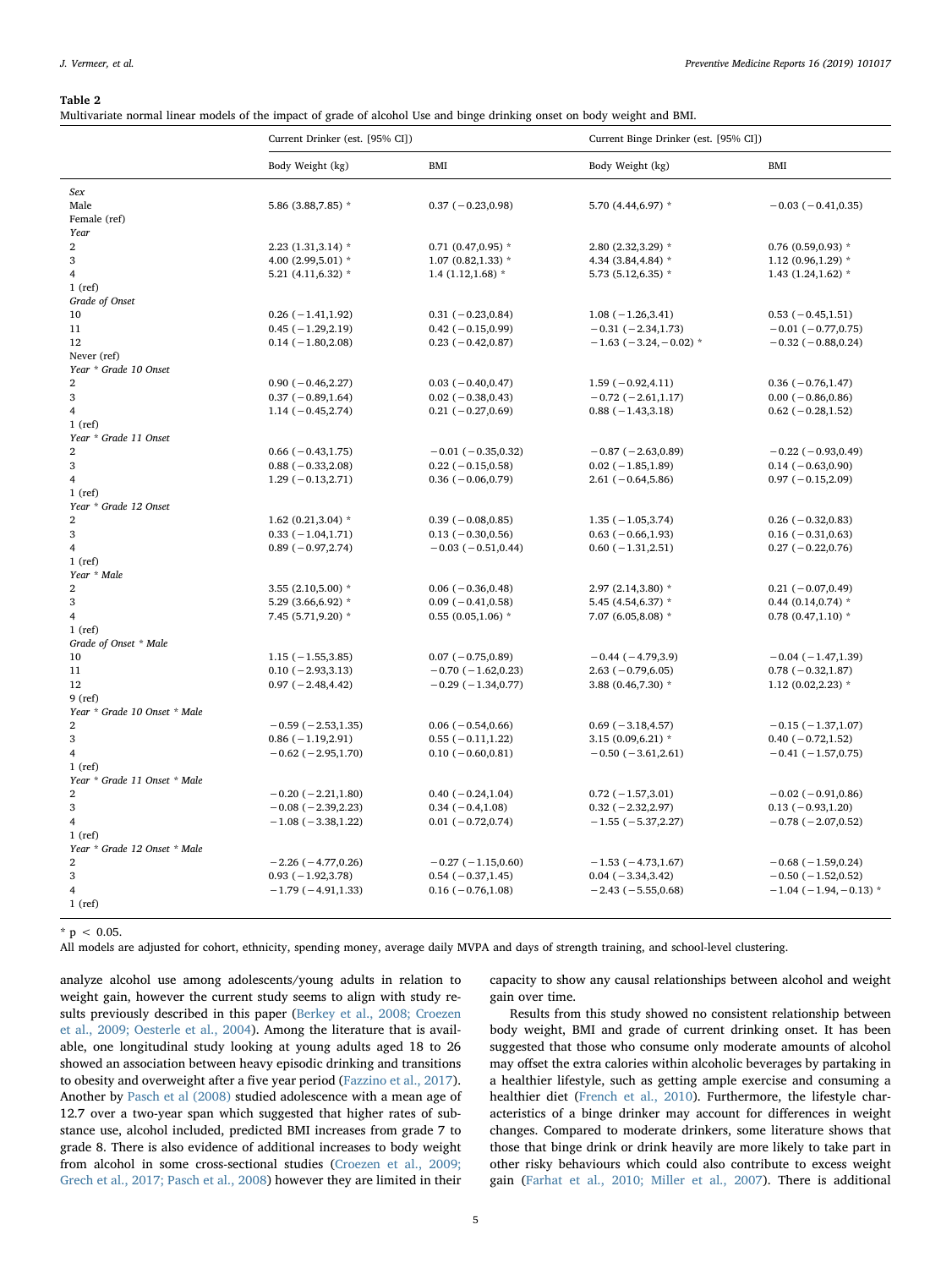<span id="page-5-0"></span>

Fig. 2. Predicted body weight and BMI trajectories over the 4-year period for males and females based on grade of drinking onset (A,C) and binge drinking onset (B,D).

evidence to suggest that binge drinkers may carry a predisposition to habits such as binge eating, which combined with higher alcohol consumption rates might exacerbate the issue of weight gain [\(Ferriter and](#page-6-14) [Ray, 2011; Piran and Robinson, 2006\)](#page-6-14). More research should investigate the association between binge drinking and other health behaviours in youth to approach this issue comprehensively.

This study indicated that males who initiated binge drinking in grade 10 maintained their body weight increase in grade 11, whereas females did not. An increase to BMI was seen in grade 12 for females who began binge drinking in grade 10 or 11. As the measures in this study do not specify the amount of alcohol consumed beyond five drinks per month, it is unknown whether males are consuming more alcohol per binging episode than females. While there are only slight differences in drinking rates among adolescents by gender in Canada based on a definition of 5 drinks at one occasion in the last 12 months ([Health Canada, 2017, 2016\)](#page-6-2), a previous study using data from the 2013/14 COMPASS data collection year indicated males were more likely than females to more frequently binge drink within a month ([Battista and Leatherdale, 2017\)](#page-6-3). More specifically, males were twice as likely as females to binge drink once per week, and three times as likely as females to binge drink two or more times a week ([Battista and](#page-6-3) [Leatherdale, 2017](#page-6-3)). This could provide an explanation for the differences in weight trajectories, as males might consume more alcohol beyond the amount that this study used to define a 'binge drinker'. Additionally, this study did not provide information on the type of alcohol consumed by students, however previous research has suggested that male adolescents tend to consume higher amounts of beer, compared to their female counterparts ([Freeman et al., 2014\)](#page-6-15). Future analysis on specific amounts and type of alcohol consumption per drinking occasion, as well as a more detailed measure of the number of drinking or binge drinking occasions would help to further explain gender differences.

#### 5. Limitations

When measuring substance use using subjective reporting, students may either under or over-estimate their levels of alcohol intake, where research suggests underreporting is a result of the need to provide socially desirable answers, and over-reporting occurs as a result of the desire to impress others or gain attention ([Johnson, 2014](#page-7-11)). The study protocol has attempted to reduce reporting bias by anonymizing entries and ensuring students' answers will remain confidential. Further to that, because we are tracking longitudinally, the reporting bias in absolute drinking rates is likely to remain consistent over time, meaning relative changes in use rates can still be valid.

There is also potential bias when using linked data, as analysis of previous linked data in the COMPASS study has shown that there was a significant difference between the linked and non-linked samples, noting that fewer linked students were considered current binge drinkers [\(Qian et al., 2015\)](#page-7-12). The sample for this study may therefore be underestimating the number of binge drinkers in this population. Further to that, there is potential bias when using self-reported data to track weight, with the possibility to underestimate the prevalence of overweight students in this study population [\(Sherry et al., 2007](#page-7-13)). However, literature supports the use of self-reported weight and height in large surveillance studies, and more specifically for use when analyzing BMI changes over time with the same groups of students [\(Himes,](#page-7-14) [2009\)](#page-7-14).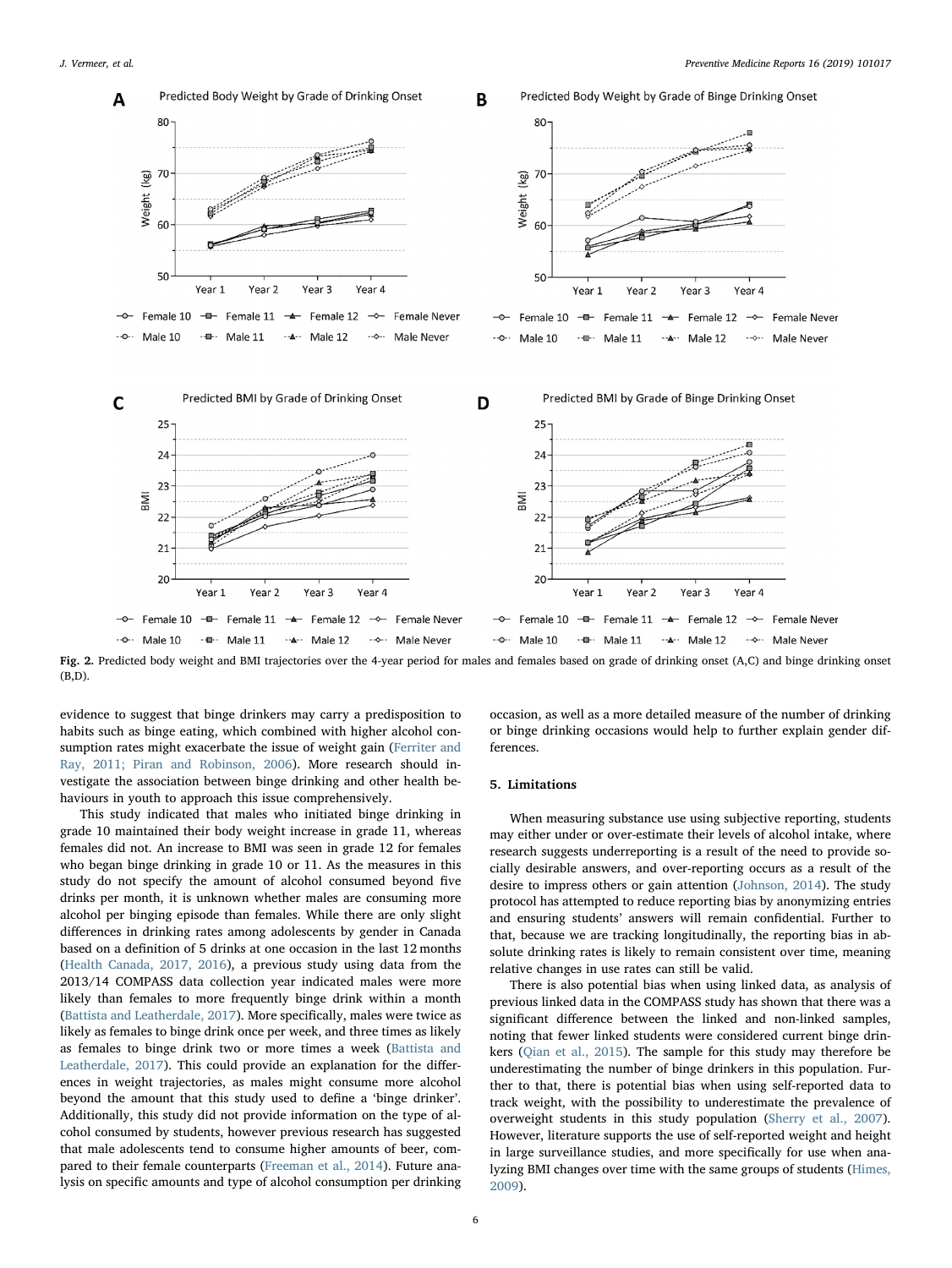Additionally, only the drinking status of the students at onset of drinking was tracked and those individuals that may have stopped drinking within the 4 years were still maintained to be drinkers. An analysis showed that the number of individuals who moved from drinking status to non-drinking status was minimal, however, and will not likely influence associations in the study. There is also limitation with this study's measure of alcohol consumption, as it is unable to track specific amounts of alcohol consumed per occasion. Additionally, a binary measure of current drinking and binge drinking status lacks sensitivity in that it does not capture change in drinking or binge drinking frequency among current users. This study may be further strengthened by tracking students beyond high school to determine if a continuation of alcohol consumption patterns exists, and subsequently, its impact on the weight status of these students.

## 6. Conclusion

Considering the high prevalence of alcohol consumption throughout the adolescent stage of life, it is important to consider the implications of alcohol as a contributor to energy intake for this age group. Although there are inconsistencies in this study's results, there is still an indication that earlier onset of binge drinking may contribute to additional weight gain beyond what might be expected among Canadian adolescents. A variety of individual factors and health behaviours may influence the relationship between alcohol intake and weight gain over time, therefore, a comprehensive approach to prevention should be considered. More research is warranted to thoroughly investigate the role of alcohol in relation to weight gain in youth.

### 7. Declarations

## 7.1. Ethics approval and consent to participate

The COMPASS Study received ethics approval from the University of Waterloo Office of Research Ethics as well as participating school boards (ORE#: 30118). Using an active-information, passive-consent protocol, all participants gave consent for the use of their anonymous data.

#### 7.2. Consent for publication

Ethics approval and consent to participate.

#### 7.3. Availability of data and material

A data request form to access to the COMPASS data can be found at: [https://uwaterloo.ca/compass-system/information-researchers/data](https://uwaterloo.ca/compass-system/information-researchers/data-usage-application)[usage-application](https://uwaterloo.ca/compass-system/information-researchers/data-usage-application).

#### Funding

The COMPASS study has been supported by a bridge grant from the CIHR Institute of Nutrition, Metabolism and Diabetes (INMD) through the "Obesity – Interventions to Prevent or Treat" priority funding awards (OOP-110788; awarded to SL), an operating grant from the CIHR Institute of Population and Public Health (IPPH) (MOP-114875; awarded to SL), a CIHR project grant (PJT-148562; awarded to SL), a CIHR bridge grant (PJT-149092; awarded to KP/SL), a CIHR project grant (PJT-159693; awarded to KP), and by a research funding arrangement with Health Canada (#1617-HQ-000012; contract awarded to SL).

#### 7.5. Authors' contributions

JV drafted the manuscript and revised the manuscript for content. KB performed the statistical analyses, drafted the methods and results,

and revised the manuscript for content. STL conceived the host study, led the acquisition of all data, conceived the manuscript idea and revised the manuscript for critical content. All authors that have contributed significantly to the work presented within this manuscript have been listed above. All authors have read and approved the final manuscript.

## Declaration of Competing Interest

The authors declare that they have no known competing financial interests or personal relationships that could have appeared to influence the work reported in this paper.

## Acknowledgement

The authors would like to thank the Ontario COMPASS schools and school boards who participated in the 2012-2017 COMPASS data collections.

#### References

- <span id="page-6-3"></span>Battista, K., Leatherdale, S.T., 2017. Estimating how extra calories from alcohol consumption are likely an overlooked contributor to youth obesity. Heal. Promot. Chronic Dis. Prev. Canada 37, 194–200. <https://doi.org/10.24095/hpcdp.37.6.03>.
- <span id="page-6-6"></span>Berkey, C.S., Rockett, H.R.H., Colditz, G.A., 2008. Weight gain in older adolescent females: the internet, sleep, coffee, and alcohol. J. Pediatr. 153, 635–639.e1. [https://](https://doi.org/10.1016/j.jpeds.2008.04.072) [doi.org/10.1016/j.jpeds.2008.04.072](https://doi.org/10.1016/j.jpeds.2008.04.072).
- <span id="page-6-4"></span>Boden, J.M., Newton-Howes, G., Foulds, J., Spittlehouse, J., Cook, S., 2019. Trajectories of alcohol use problems based on early adolescent alcohol use: findings from a 35 year population cohort. Int. J. Drug Policy 74, 18–25. [https://doi.org/10.1016/j.](https://doi.org/10.1016/j.drugpo.2019.06.011) [drugpo.2019.06.011](https://doi.org/10.1016/j.drugpo.2019.06.011).
- <span id="page-6-7"></span>[Bredin, C., Leatherdale, S.T., 2014. Development of the COMPASS Student Questionnaire.](http://refhub.elsevier.com/S2211-3355(19)30188-3/h0020) [COMPASS Tech. Rep. Ser.](http://refhub.elsevier.com/S2211-3355(19)30188-3/h0020)
- <span id="page-6-11"></span>Croezen, S., Visscher, T.L.S., ter Bogt, N.C.W., Veling, M.L., Haveman-Nies, A., 2009. Skipping breakfast, alcohol consumption and physical inactivity as risk factors for overweight and obesity in adolescents: results of the E-MOVO project. Eur. J. Clin. Nutr. doi:10.1038/sj.ejcn.1602950.
- <span id="page-6-5"></span>Dawson, D.A., Goldstein, R.B., Patricia Chou, S., June Ruan, W., Grant, B.F., 2008. Age at first drink and the first incidence of adult-onset DSM-IV alcohol use disorders. Alcohol. Clin. Exp. Res. [https://doi.org/10.1111/j.1530-0277.2008.00806.x.](https://doi.org/10.1111/j.1530-0277.2008.00806.x)
- DeWit, D.J., 2000. Age at first alcohol use: a risk factor for the development of alcohol disorders. Am. J. Psychiatry 157, 745–750. [https://doi.org/10.1176/appi.ajp.157.5.](https://doi.org/10.1176/appi.ajp.157.5.745) [745](https://doi.org/10.1176/appi.ajp.157.5.745).
- <span id="page-6-8"></span>Elton-Marshall, T., Leatherdale, S.T., Burkhalter, R., 2011. Tobacco, alcohol and illicit drug use among Aboriginal youth living off-reserve: results from the Youth Smoking Survey. CMAJ. <https://doi.org/10.1503/cmaj.101913>.
- <span id="page-6-1"></span>Engeland, A., Bjørge, T., Tverdal, A., Søgaard, A.J., 2004. Obesity in adolescence and adulthood and the risk of adult mortality. Epidemiology 15, 79–85. [https://doi.org/](https://doi.org/10.1097/01.ede.0000100148.40711.59)  $\,$ [10.1097/01.ede.0000100148.40711.59](https://doi.org/10.1097/01.ede.0000100148.40711.59).
- <span id="page-6-13"></span>Farhat, T., Iannotti, R.J., Simons-Morton, B.G., 2010. Overweight, obesity, youth, and health-risk behaviors. Am. J. Prev. Med. [https://doi.org/10.1016/j.amepre.2009.10.](https://doi.org/10.1016/j.amepre.2009.10.038) [038](https://doi.org/10.1016/j.amepre.2009.10.038).
- <span id="page-6-10"></span>Fazzino, T.L., Fleming, K., Sher, K.J., Sullivan, D.K., Befort, C., 2017. Heavy drinking in young adulthood increases risk of transitioning to obesity. Am. J. Prev. Med. [https://](https://doi.org/10.1016/j.amepre.2017.02.007) [doi.org/10.1016/j.amepre.2017.02.007](https://doi.org/10.1016/j.amepre.2017.02.007).
- <span id="page-6-14"></span>Ferriter, C., Ray, L.A., 2011. Binge eating and binge drinking: an integrative review. Eat. Behav. 12, 99–107. [https://doi.org/10.1016/j.eatbeh.2011.01.001.](https://doi.org/10.1016/j.eatbeh.2011.01.001)
- Freedman, D.S., Khan, L.K., Serdula, M.K., Dietz, W.H., Srinivasan, S.R., Berenson, G.S., 2005. The relation of childhood BMI to adult adiposity: the Bogalusa heart study. Pediatrics 115, 22–27. [https://doi.org/10.1542/peds.2004-0220.](https://doi.org/10.1542/peds.2004-0220)
- <span id="page-6-15"></span>Freeman, J., Coe, H., King, M., 2014. Health behaviour in school-aged children trends report 1990–2010.
- <span id="page-6-12"></span>French, M.T., Norton, E.C., Fang, H., Maclean, J.C., 2010. Alcohol consumption and body weight. Health Econ. <https://doi.org/10.1002/hec.1521>.
- <span id="page-6-9"></span>Fuller-Thomson, E., Grundland, T., Sheridan, M.P., Sorichetti, C., 2014. Binge drinking among 12-to-14-year-old Canadians: findings from a population-based study. ISRN Public Health 2014, 1–7. [https://doi.org/10.1155/2014/646250.](https://doi.org/10.1155/2014/646250)
- <span id="page-6-0"></span>Government of Canada, 2019. Childhood Obesity [WWW Document]. Gov. Canada. URL [https://www.canada.ca/en/public-health/services/childhood-obesity/childhood](https://www.canada.ca/en/public-health/services/childhood-obesity/childhood-obesity.html)[obesity.html.](https://www.canada.ca/en/public-health/services/childhood-obesity/childhood-obesity.html)
- Grech, A., Rangan, A., Allman-Farinelli, M., 2017. Increases in alcohol intakes are concurrent with higher energy intakes: trends in alcohol consumption in Australian national surveys from 1983, 1995 and 2012. Nutrients. [https://doi.org/10.3390/](https://doi.org/10.3390/nu9090944) [nu9090944.](https://doi.org/10.3390/nu9090944)
- <span id="page-6-2"></span>Health Canada, 2017. Summary of results for the Canadian Student Tobacco, Alcohol and Drugs Survey 2016–17 [WWW Document]. Gov. Canada. URL [https://www.canada.](https://www.canada.ca/en/health-canada/services/canadian-student-tobacco-alcohol-drugs-survey/2016-2017-summary.html) [ca/en/health-canada/services/canadian-student-tobacco-alcohol-drugs-survey/](https://www.canada.ca/en/health-canada/services/canadian-student-tobacco-alcohol-drugs-survey/2016-2017-summary.html) [2016-2017-summary.html](https://www.canada.ca/en/health-canada/services/canadian-student-tobacco-alcohol-drugs-survey/2016-2017-summary.html).
- Health Canada, 2016. Canadian Student Tobacco, Alcohol and Drugs Survey: detailed